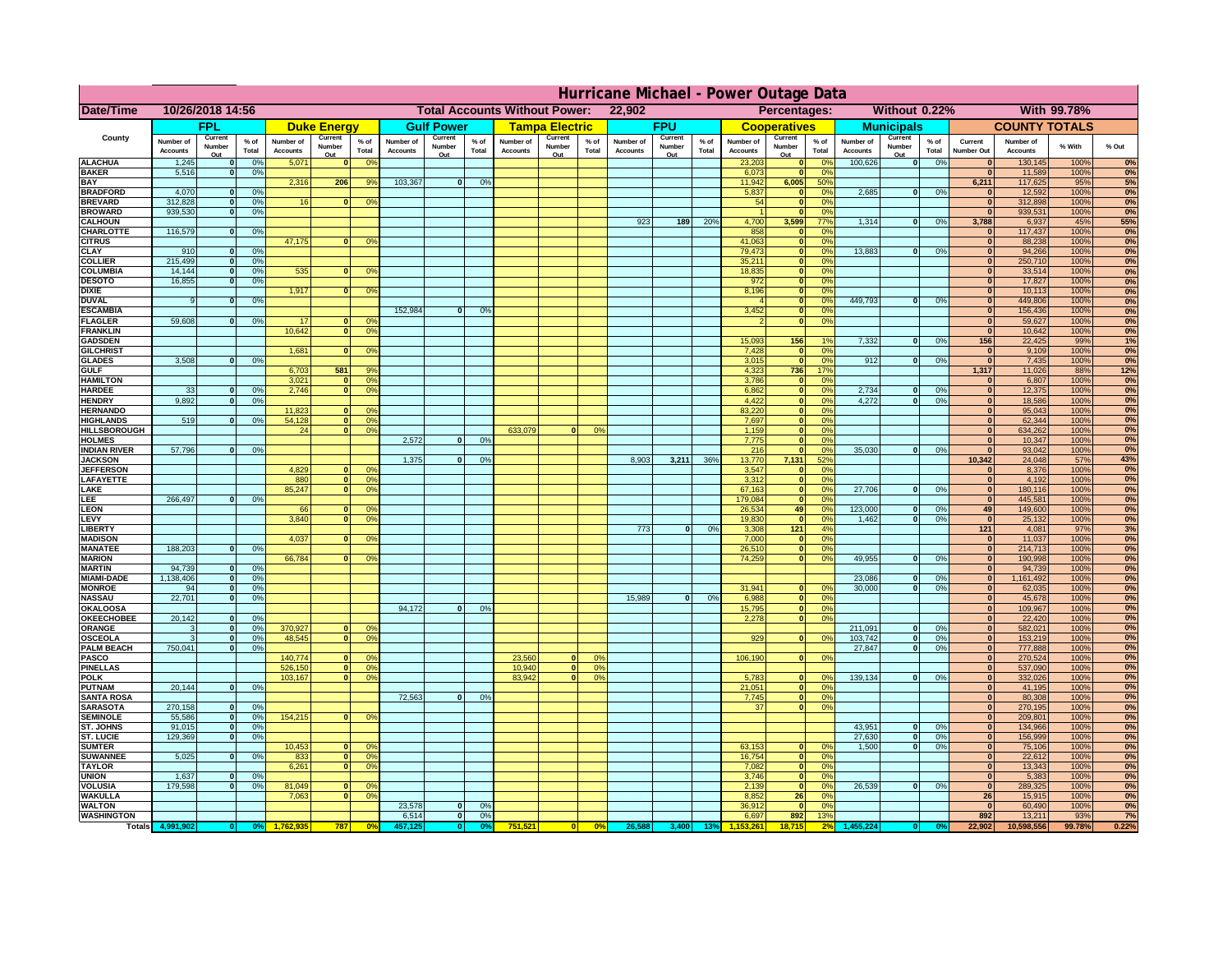# 10/26/2018 2:57 PM Hurricane Michael

| <b>Power Provider</b>                   | <b>County</b>       | <b>Number of Customers</b> | <b>Current Number Out</b> | <b>Outage Percentage</b> | <b>Estimated Restore Time</b> |
|-----------------------------------------|---------------------|----------------------------|---------------------------|--------------------------|-------------------------------|
|                                         |                     |                            |                           |                          |                               |
| West Florida Electric Cooperative, Inc. | <b>JACKSON</b>      | 13,723                     | 7,084                     | 51.62%                   | >5 days                       |
| Gulf Coast Electric Cooperative, Inc.   | BAY                 | 11,942                     | 6,005                     | 50.28%                   | >5 days                       |
| Florida Public Utilities Corporation    | <b>JACKSON</b>      | 8,903                      | 3,211                     | 36.07%                   | >5 days                       |
| West Florida Electric Cooperative, Inc. | CALHOUN             | 2,852                      | 1,961                     | 68.76%                   | >5 days                       |
| Gulf Coast Electric Cooperative, Inc.   | <b>CALHOUN</b>      | 1,848                      | 1,638                     | 88.64%                   | >5 days                       |
| West Florida Electric Cooperative, Inc. | <b>WASHINGTON</b>   | 4,260                      | 783                       | 18.38%                   | >5 days                       |
| Gulf Coast Electric Cooperative, Inc.   | <b>GULF</b>         | 4,323                      | 736                       | 17.03%                   | >5 days                       |
|                                         |                     |                            |                           |                          |                               |
| Duke Energy                             | <b>GULF</b>         | 6,703                      | 581                       | 8.67%                    | TBD                           |
| <b>Duke Energy</b>                      | BAY                 | 2,316                      | 206                       | 8.89%                    | <b>TBD</b>                    |
| Florida Public Utilities Corporation    | CALHOUN             | 923                        | 189                       | 20.48%                   | >5 days                       |
| Talquin Electric Cooperative, Inc.      | <b>GADSDEN</b>      | 15,093                     | 156                       | 1.03%                    | 72                            |
| Talquin Electric Cooperative, Inc.      | LIBERTY             | 3,308                      | 121                       | 3.66%                    | >5 days                       |
| Gulf Coast Electric Cooperative, Inc.   | <b>WASHINGTON</b>   | 2,437                      | 109                       | 4.47%                    | >5 days                       |
|                                         |                     |                            |                           |                          |                               |
| Talquin Electric Cooperative, Inc.      | LEON                | 26,534                     | 49                        | 0.18%                    | 48                            |
| Gulf Coast Electric Cooperative, Inc.   | <b>JACKSON</b>      | 47                         | 47                        | 100.00%                  | >5 days                       |
| Talquin Electric Cooperative, Inc.      | WAKULLA             | 8,852                      | 26                        | 0.29%                    | Restored                      |
| Central Florida Electric Cooperative    | <b>ALACHUA</b>      | 875                        | $\mathbf 0$               | 0.00%                    | <b>TBD</b>                    |
| Central Florida Electric Cooperative    | <b>DIXIE</b>        | 7,595                      | 0                         | 0.00%                    | TBD                           |
| Central Florida Electric Cooperative    | <b>GILCHRIST</b>    | 7,424                      | $\mathbf 0$               | 0.00%                    | Restored                      |
| Central Florida Electric Cooperative    | LAFAYETTE           | 9                          | $\pmb{0}$                 | 0.00%                    | TBD                           |
|                                         |                     |                            |                           |                          |                               |
| Central Florida Electric Cooperative    | LEVY                | 17,513                     | $\mathbf 0$               | 0.00%                    | Restored                      |
| Central Florida Electric Cooperative    | <b>MARION</b>       | 9                          | 0                         | 0.00%                    | TBD                           |
| Chattahoochee Electric                  | <b>GADSDEN</b>      | 1,173                      | $\mathbf 0$               | 0.00%                    | Restored                      |
| Choctawhatchee Electric Cooperative     | <b>HOLMES</b>       | 293                        | $\pmb{0}$                 | 0.00%                    | Restored                      |
| Choctawhatchee Electric Cooperative     | <b>OKALOOSA</b>     | 15,795                     | $\mathbf 0$               | 0.00%                    | Restored                      |
| Choctawhatchee Electric Cooperative     | <b>SANTA ROSA</b>   | 201                        | $\pmb{0}$                 | 0.00%                    | Restored                      |
|                                         |                     |                            |                           |                          |                               |
| Choctawhatchee Electric Cooperative     | <b>WALTON</b>       | 36,812                     | $\mathbf 0$               | 0.00%                    | Restored                      |
| City of Alachua                         | <b>ALACHUA</b>      | 4,426                      | $\pmb{0}$                 | 0.00%                    | TBD                           |
| City of Bartow                          | <b>POLK</b>         | 11,790                     | $\mathbf 0$               | 0.00%                    | <b>TBD</b>                    |
| City of Blountstown                     | CALHOUN             | 1,314                      | $\pmb{0}$                 | 0.00%                    | Restored                      |
| City of Bushnell                        | <b>SUMTER</b>       | 1,500                      | $\mathbf 0$               | 0.00%                    | <b>TBD</b>                    |
| City of Clewiston                       | <b>HENDRY</b>       | 4,272                      | $\pmb{0}$                 | 0.00%                    | TBD                           |
| City of Fort Meade                      | <b>POLK</b>         | 2,379                      | $\mathbf 0$               | 0.00%                    | <b>TBD</b>                    |
|                                         |                     |                            | $\pmb{0}$                 | 0.00%                    |                               |
| City of Havana                          | GADSDEN             | 1,391                      |                           |                          | Restored                      |
| City of Leesburg                        | LAKE                | 22,000                     | $\mathbf 0$               | 0.00%                    | <b>TBD</b>                    |
| City of Moore Haven                     | <b>GLADES</b>       | 912                        | $\pmb{0}$                 | 0.00%                    | TBD                           |
| City of Mount Dora                      | LAKE                | 5,706                      | $\mathbf 0$               | 0.00%                    | TBD                           |
| City of Newberry                        | <b>ALACHUA</b>      | 1,727                      | $\pmb{0}$                 | 0.00%                    | TBD                           |
| City of Quincy                          | <b>GADSDEN</b>      | 4,768                      | $\mathbf 0$               | 0.00%                    | Restored                      |
| City of Starke                          | <b>BRADFORD</b>     | 2,685                      | 0                         | 0.00%                    | TBD                           |
| City of Tallahassee                     | <b>LEON</b>         | 123,000                    | $\mathbf 0$               | 0.00%                    | Restored                      |
|                                         | <b>INDIAN RIVER</b> | 35,030                     | 0                         | 0.00%                    | TBD                           |
| City of Vero Beach                      |                     |                            |                           |                          |                               |
| City of Wauchula                        | HARDEE              | 2,734                      | $\pmb{0}$                 | 0.00%                    | <b>TBD</b>                    |
| City of Williston                       | LEVY                | 1,462                      | $\pmb{0}$                 | 0.00%                    | TBD                           |
| City of Winter Park                     | ORANGE              | 13,941                     | $\mathbf 0$               | 0.00%                    | <b>TBD</b>                    |
| Clay Electric Cooperative               | <b>ALACHUA</b>      | 22,328                     | $\pmb{0}$                 | 0.00%                    | TBD                           |
| Clay Electric Cooperative               | <b>BAKER</b>        | 2,476                      | $\pmb{0}$                 | 0.00%                    | <b>TBD</b>                    |
| Clay Electric Cooperative               | <b>BRADFORD</b>     | 5,837                      | $\mathbf 0$               | 0.00%                    | TBD                           |
|                                         |                     |                            |                           |                          |                               |
| Clay Electric Cooperative               | <b>CLAY</b>         | 79,473                     | $\pmb{0}$                 | 0.00%                    | TBD                           |
| Clay Electric Cooperative               | COLUMBIA            | 16,922                     | 0                         | 0.00%                    | TBD                           |
| Clay Electric Cooperative               | <b>DUVAL</b>        | $\overline{a}$             | $\mathbf 0$               | 0.00%                    | <b>TBD</b>                    |
| Clay Electric Cooperative               | <b>FLAGLER</b>      | $\overline{2}$             | 0                         | 0.00%                    | TBD                           |
| Clay Electric Cooperative               | <b>GILCHRIST</b>    | $\overline{4}$             | $\pmb{0}$                 | 0.00%                    | <b>TBD</b>                    |
| Clay Electric Cooperative               | LAKE                | 2,239                      | 0                         | 0.00%                    | TBD                           |
| Clay Electric Cooperative               | LEVY                | 712                        | $\pmb{0}$                 | 0.00%                    | <b>TBD</b>                    |
|                                         |                     |                            |                           |                          | TBD                           |
| Clay Electric Cooperative               | <b>MARION</b>       | 16,301                     | 0                         | 0.00%                    |                               |
| Clay Electric Cooperative               | PUTNAM              | 21,051                     | $\pmb{0}$                 | 0.00%                    | <b>TBD</b>                    |
| Clay Electric Cooperative               | SUWANNEE            | 5                          | 0                         | 0.00%                    | TBD                           |
| Clay Electric Cooperative               | <b>UNION</b>        | 3,746                      | $\pmb{0}$                 | 0.00%                    | TBD                           |
| Clay Electric Cooperative               | VOLUSIA             | 2,139                      | $\pmb{0}$                 | 0.00%                    | TBD                           |
| Duke Energy                             | <b>ALACHUA</b>      | 5,071                      | $\mathsf{O}\xspace$       | 0.00%                    | Restored                      |
| Duke Energy                             | BREVARD             | 16                         | 0                         | 0.00%                    | Restored                      |
|                                         |                     |                            |                           |                          |                               |
| Duke Energy                             | <b>CITRUS</b>       | 47,175                     | $\mathsf{O}\xspace$       | 0.00%                    | Restored                      |
| Duke Energy                             | <b>COLUMBIA</b>     | 535                        | 0                         | 0.00%                    | Restored                      |
| Duke Energy                             | <b>DIXIE</b>        | 1,917                      | $\pmb{0}$                 | 0.00%                    | Restored                      |
| Duke Energy                             | <b>FLAGLER</b>      | 17                         | 0                         | 0.00%                    | Restored                      |
| Duke Energy                             | <b>FRANKLIN</b>     | 10,642                     | $\pmb{0}$                 | 0.00%                    | Restored                      |
| Duke Energy                             | <b>GILCHRIST</b>    | 1,681                      | $\pmb{0}$                 | 0.00%                    | Restored                      |
| Duke Energy                             | <b>HAMILTON</b>     | 3,021                      | $\pmb{0}$                 | 0.00%                    | Restored                      |
| Duke Energy                             | HARDEE              | 2,746                      | $\pmb{0}$                 | 0.00%                    | Restored                      |
|                                         |                     |                            |                           |                          |                               |
| Duke Energy                             | <b>HERNANDO</b>     | 11,823                     | $\pmb{0}$                 | 0.00%                    | Restored                      |
| Duke Energy                             | <b>HIGHLANDS</b>    | 54,128                     | $\pmb{0}$                 | 0.00%                    | Restored                      |
| Duke Energy                             | HILLSBOROUGH        | 24                         | $\mathbf 0$               | 0.00%                    | Restored                      |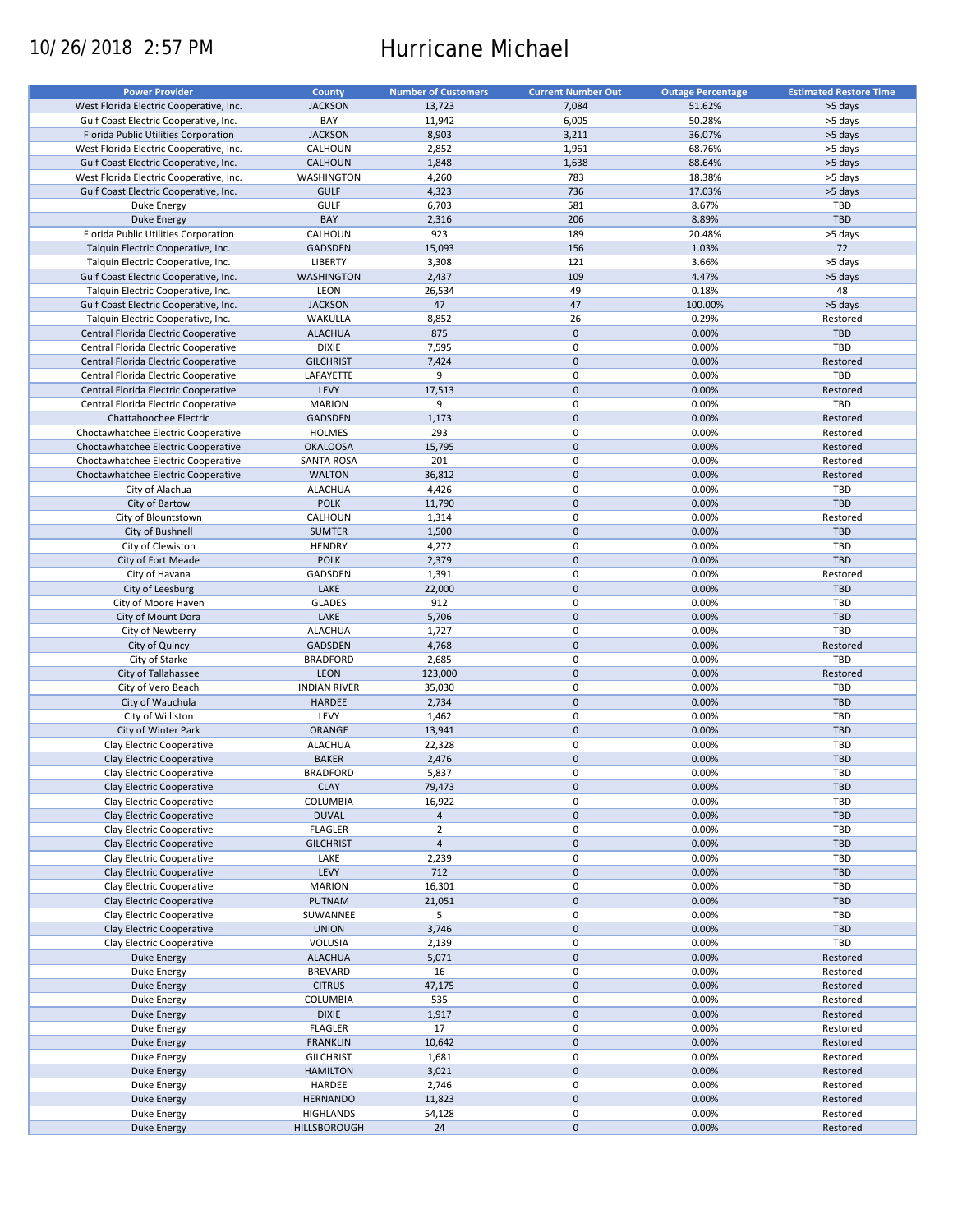### 10/26/2018 2:57 PM Hurricane Michael

| Duke Energy                                        | <b>JEFFERSON</b>    | 4,829          | $\pmb{0}$           | 0.00% | Restored   |
|----------------------------------------------------|---------------------|----------------|---------------------|-------|------------|
| <b>Duke Energy</b>                                 | LAFAYETTE           | 880            | $\mathbf 0$         | 0.00% | Restored   |
|                                                    |                     |                |                     |       |            |
| Duke Energy                                        | LAKE                | 85,247         | 0                   | 0.00% | Restored   |
| <b>Duke Energy</b>                                 | LEON                | 66             | $\mathbf 0$         | 0.00% | Restored   |
|                                                    |                     |                |                     |       |            |
| Duke Energy                                        | LEVY                | 3,840          | $\pmb{0}$           | 0.00% | Restored   |
| <b>Duke Energy</b>                                 | <b>MADISON</b>      | 4,037          | $\mathbf 0$         | 0.00% | Restored   |
| Duke Energy                                        | <b>MARION</b>       | 66,784         | 0                   | 0.00% | Restored   |
|                                                    |                     |                |                     |       |            |
| <b>Duke Energy</b>                                 | ORANGE              | 370,927        | $\mathbf 0$         | 0.00% | Restored   |
| Duke Energy                                        | <b>OSCEOLA</b>      | 48,545         | 0                   | 0.00% | Restored   |
| <b>Duke Energy</b>                                 | PASCO               | 140,774        | $\mathbf 0$         | 0.00% | Restored   |
|                                                    |                     |                |                     |       |            |
| Duke Energy                                        | PINELLAS            | 526,150        | 0                   | 0.00% | Restored   |
| <b>Duke Energy</b>                                 | <b>POLK</b>         | 103,167        | $\mathbf 0$         | 0.00% | Restored   |
|                                                    | SEMINOLE            |                | $\pmb{0}$           | 0.00% |            |
| Duke Energy                                        |                     | 154,215        |                     |       | Restored   |
| <b>Duke Energy</b>                                 | <b>SUMTER</b>       | 10,453         | $\mathbf 0$         | 0.00% | Restored   |
| Duke Energy                                        | SUWANNEE            | 833            | 0                   | 0.00% | Restored   |
|                                                    |                     |                |                     |       |            |
| <b>Duke Energy</b>                                 | <b>TAYLOR</b>       | 6,261          | $\pmb{0}$           | 0.00% | Restored   |
| Duke Energy                                        | VOLUSIA             | 81,049         | $\pmb{0}$           | 0.00% | Restored   |
|                                                    | <b>WAKULLA</b>      |                | $\pmb{0}$           |       |            |
| <b>Duke Energy</b>                                 |                     | 7,063          |                     | 0.00% | Restored   |
| Escambia River Electric Cooperative, Inc.          | <b>ESCAMBIA</b>     | 3,452          | $\pmb{0}$           | 0.00% | <b>TBD</b> |
| Escambia River Electric Cooperative, Inc.          | <b>SANTA ROSA</b>   | 7,544          | $\pmb{0}$           | 0.00% | <b>TBD</b> |
|                                                    |                     |                |                     |       |            |
| Florida Keys Electric Cooperative                  | <b>MONROE</b>       | 31,941         | $\pmb{0}$           | 0.00% | <b>TBD</b> |
| Florida Power and Light Company                    | <b>ALACHUA</b>      | 1,245          | $\pmb{0}$           | 0.00% | <b>TBD</b> |
| Florida Power and Light Company                    | <b>BAKER</b>        | 5,516          | 0                   | 0.00% | <b>TBD</b> |
|                                                    |                     |                |                     |       |            |
| Florida Power and Light Company                    | <b>BRADFORD</b>     | 4,070          | $\pmb{0}$           | 0.00% | <b>TBD</b> |
| Florida Power and Light Company                    | <b>BREVARD</b>      | 312,828        | $\pmb{0}$           | 0.00% | TBD        |
|                                                    |                     |                |                     |       |            |
| Florida Power and Light Company                    | <b>BROWARD</b>      | 939,530        | $\pmb{0}$           | 0.00% | <b>TBD</b> |
| Florida Power and Light Company                    | CHARLOTTE           | 116,579        | 0                   | 0.00% | TBD        |
|                                                    |                     |                |                     |       |            |
| Florida Power and Light Company                    | <b>CLAY</b>         | 910            | $\mathbf 0$         | 0.00% | <b>TBD</b> |
| Florida Power and Light Company                    | <b>COLLIER</b>      | 215,499        | $\pmb{0}$           | 0.00% | <b>TBD</b> |
| Florida Power and Light Company                    | <b>COLUMBIA</b>     | 14,144         | $\mathbf 0$         | 0.00% | <b>TBD</b> |
|                                                    |                     |                |                     |       |            |
| Florida Power and Light Company                    | <b>DESOTO</b>       | 16,855         | 0                   | 0.00% | <b>TBD</b> |
| Florida Power and Light Company                    | <b>DUVAL</b>        | 9              | $\mathbf 0$         | 0.00% | <b>TBD</b> |
|                                                    |                     |                |                     |       |            |
| Florida Power and Light Company                    | <b>FLAGLER</b>      | 59,608         | $\pmb{0}$           | 0.00% | TBD        |
| Florida Power and Light Company                    | <b>GLADES</b>       | 3,508          | $\pmb{0}$           | 0.00% | <b>TBD</b> |
| Florida Power and Light Company                    | HARDEE              | 33             | 0                   | 0.00% | TBD        |
|                                                    |                     |                |                     |       |            |
| Florida Power and Light Company                    | <b>HENDRY</b>       | 9,892          | $\mathbf 0$         | 0.00% | <b>TBD</b> |
| Florida Power and Light Company                    | <b>HIGHLANDS</b>    | 519            | $\pmb{0}$           | 0.00% | TBD        |
| Florida Power and Light Company                    | <b>INDIAN RIVER</b> | 57,796         | $\mathbf 0$         | 0.00% | <b>TBD</b> |
|                                                    |                     |                |                     |       |            |
| Florida Power and Light Company                    | LEE                 | 266,497        | $\pmb{0}$           | 0.00% | TBD        |
| Florida Power and Light Company                    | MANATEE             | 188,203        | $\mathbf 0$         | 0.00% | <b>TBD</b> |
|                                                    |                     |                |                     |       |            |
| Florida Power and Light Company                    | <b>MARTIN</b>       | 94,739         | $\pmb{0}$           | 0.00% | TBD        |
| Florida Power and Light Company                    | MIAMI-DADE          | 1,138,406      | $\mathbf 0$         | 0.00% | <b>TBD</b> |
|                                                    |                     |                | $\pmb{0}$           |       | <b>TBD</b> |
| Florida Power and Light Company                    | <b>MONROE</b>       | 94             |                     | 0.00% |            |
| Florida Power and Light Company                    | NASSAU              | 22,701         | $\mathbf 0$         | 0.00% | <b>TBD</b> |
| Florida Power and Light Company                    | OKEECHOBEE          | 20,142         | 0                   | 0.00% | <b>TBD</b> |
|                                                    |                     |                |                     |       |            |
| Florida Power and Light Company                    | ORANGE              | $\overline{3}$ | $\mathbf 0$         | 0.00% | <b>TBD</b> |
| Florida Power and Light Company                    | <b>OSCEOLA</b>      | 3              | $\pmb{0}$           | 0.00% | <b>TBD</b> |
| Florida Power and Light Company                    |                     | 750,041        | $\mathbf 0$         | 0.00% | <b>TBD</b> |
|                                                    | PALM BEACH          |                |                     |       |            |
| Florida Power and Light Company                    | PUTNAM              | 20,144         | $\mathbf 0$         | 0.00% | TBD        |
| Florida Power and Light Company                    | SARASOTA            | 270,158        | $\mathbf 0$         | 0.00% | <b>TBD</b> |
|                                                    |                     |                |                     |       |            |
| Florida Power and Light Company                    | SEMINOLE            | 55,586         | 0                   | 0.00% | TBD        |
| Florida Power and Light Company                    | ST. JOHNS           | 91,015         | $\mathbf 0$         | 0.00% | <b>TBD</b> |
| Florida Power and Light Company                    | ST. LUCIE           | 129,369        | 0                   | 0.00% | TBD        |
|                                                    |                     |                |                     |       |            |
| Florida Power and Light Company                    | SUWANNEE            | 5,025          | $\mathbf 0$         | 0.00% | <b>TBD</b> |
| Florida Power and Light Company                    | <b>UNION</b>        | 1,637          | 0                   | 0.00% | TBD        |
|                                                    | <b>VOLUSIA</b>      |                | $\mathbf 0$         |       |            |
| Florida Power and Light Company                    |                     | 179,598        |                     | 0.00% | TBD        |
| Florida Public Utilities Corporation               | <b>LIBERTY</b>      | 773            | 0                   | 0.00% | >5 days    |
| Florida Public Utilities Corporation               | NASSAU              | 15,989         | $\pmb{0}$           | 0.00% | Restored   |
|                                                    |                     |                |                     |       |            |
| Fort Pierce Utilities Authority                    | ST. LUCIE           | 27,630         | 0                   | 0.00% | TBD        |
| Gainesville (Gainesville Regional Utilities - GRU) | <b>ALACHUA</b>      | 94,473         | $\pmb{0}$           | 0.00% | <b>TBD</b> |
| Glades Electric Cooperative, Inc.                  | <b>GLADES</b>       | 3,015          | $\pmb{0}$           | 0.00% | TBD        |
|                                                    |                     |                |                     |       |            |
| Glades Electric Cooperative, Inc.                  | HARDEE              | $\mathbf 0$    | $\mathbf 0$         |       | <b>TBD</b> |
| Glades Electric Cooperative, Inc.                  | <b>HENDRY</b>       | 3,530          | $\pmb{0}$           | 0.00% | TBD        |
|                                                    |                     |                | $\pmb{0}$           | 0.00% | <b>TBD</b> |
| Glades Electric Cooperative, Inc.                  | <b>HIGHLANDS</b>    | 7,321          |                     |       |            |
| Glades Electric Cooperative, Inc.                  | OKEECHOBEE          | 2,278          | $\pmb{0}$           | 0.00% | TBD        |
| Green Cove Springs Electric                        | <b>CLAY</b>         | 3,889          | $\pmb{0}$           | 0.00% | <b>TBD</b> |
|                                                    |                     |                |                     |       |            |
| Gulf Coast Electric Cooperative, Inc.              | <b>WALTON</b>       | 100            | $\pmb{0}$           | 0.00% | <b>TBD</b> |
| <b>Gulf Power Company</b>                          | BAY                 | 103,367        | $\pmb{0}$           | 0.00% | $<24$      |
| <b>Gulf Power Company</b>                          | <b>ESCAMBIA</b>     | 152,984        | $\pmb{0}$           | 0.00% | Restored   |
|                                                    |                     |                |                     |       |            |
| <b>Gulf Power Company</b>                          | <b>HOLMES</b>       | 2,572          | $\pmb{0}$           | 0.00% | Restored   |
| <b>Gulf Power Company</b>                          | <b>JACKSON</b>      | 1,375          | $\pmb{0}$           | 0.00% | Restored   |
|                                                    |                     |                |                     |       |            |
| <b>Gulf Power Company</b>                          | <b>OKALOOSA</b>     | 94,172         | $\pmb{0}$           | 0.00% | Restored   |
| <b>Gulf Power Company</b>                          | <b>SANTA ROSA</b>   | 72,563         | $\pmb{0}$           | 0.00% | Restored   |
| <b>Gulf Power Company</b>                          | <b>WALTON</b>       | 23,578         | $\mathsf{O}\xspace$ | 0.00% | Restored   |
|                                                    |                     |                |                     |       |            |